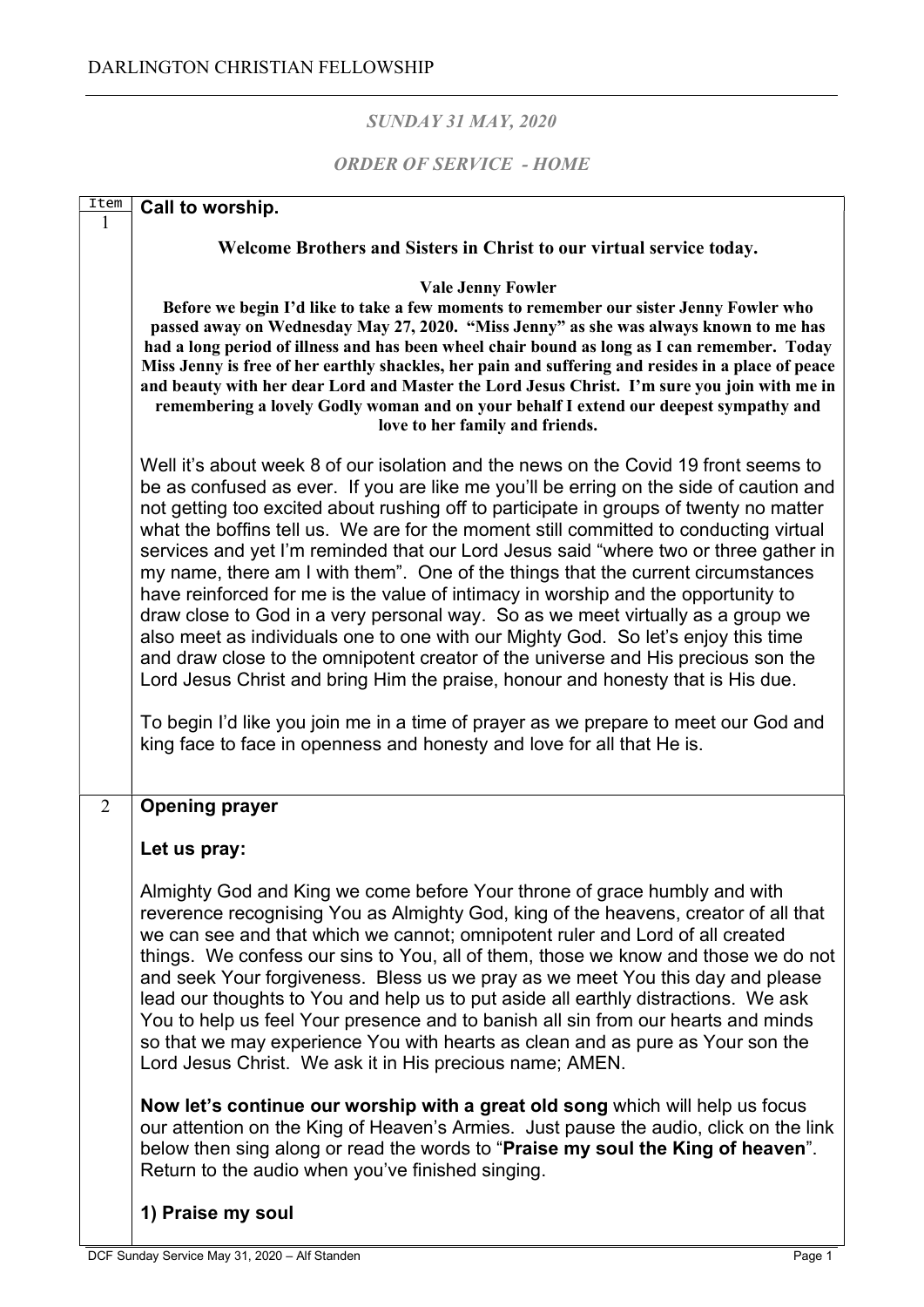|   | https://www.youtube.com/watch?v=GyRIVbdsi4c                                                                                                                                   |
|---|-------------------------------------------------------------------------------------------------------------------------------------------------------------------------------|
|   | 1 Praise, my soul, the King of heaven;                                                                                                                                        |
|   | to his feet your tribute bring.                                                                                                                                               |
|   | Ransomed, healed, restored, forgiven,<br>Who like thee his praise should sing.                                                                                                |
|   | Praise Him, Praise Him                                                                                                                                                        |
|   | Praise the everlasting King!                                                                                                                                                  |
|   | 2 Praise him for his grace and favor                                                                                                                                          |
|   | to our fathers in distress.                                                                                                                                                   |
|   | Praise him, still the same as ever,                                                                                                                                           |
|   | slow to chide, and swift to bless.<br>Praise Him, Praise Him                                                                                                                  |
|   | Glorious in his faithfulness!                                                                                                                                                 |
|   | 3 Fatherlike he tends and spares us;                                                                                                                                          |
|   | well our feeble frame he knows.                                                                                                                                               |
|   | In his hand he gently bears us,<br>rescues us from all our foes.                                                                                                              |
|   | Praise Him, Praise Him                                                                                                                                                        |
|   | Widely as his mercy flows!                                                                                                                                                    |
|   | 4 Angels, help us to adore him;                                                                                                                                               |
|   | you behold him face to face.                                                                                                                                                  |
|   | Sun and moon, bow down before him,<br>dwellers all in time and space.                                                                                                         |
|   | Praise Him, Praise Him                                                                                                                                                        |
|   | Praise with us the God of grace!                                                                                                                                              |
|   | Psalter Hymnal, (Gray)                                                                                                                                                        |
| 3 | Brothers and Sisters as we go forward in our journey to uncertainty, an uncertainty                                                                                           |
|   | that includes the fallout from the deadly Covid 19 virus and the uncertainty of a<br>world riven by ill will and selfishness, we can take comfort from the fact that above    |
|   | all God is in control. No matter who governs or rules over us we can be certain that                                                                                          |
|   | they occupy those positions of power with God's consent. That consent is not an                                                                                               |
|   | indication of God's approval of them or their actions but rather the fact that they will<br>do God's will whether they know it or not. Our mighty God can and will use people |
|   | for His glorious purpose and that, that purpose will be the best for those who love                                                                                           |
|   | Him and His Son. So I urge you to face the future with quiet confidence; don't worry                                                                                          |
|   | about tomorrow no matter what befalls you because you are in His hands, the safest<br>hands in our world.                                                                     |
|   | So let us joyfully sing the following two songs "Mighty to Save" and "Worthy is the                                                                                           |
|   | Lamb". Just remember to pause the audio, click on the links below then sing along                                                                                             |
|   | or read the words". When you've completed singing your praises then close the                                                                                                 |
|   | window and continue to the next link. After the end of the second song restart the<br>audio or continue reading. If you don't have an internet connection the words of        |
|   | each song are provided for you to read or to sing as you are able.                                                                                                            |
| 4 | <b>Worship in Song</b>                                                                                                                                                        |
|   |                                                                                                                                                                               |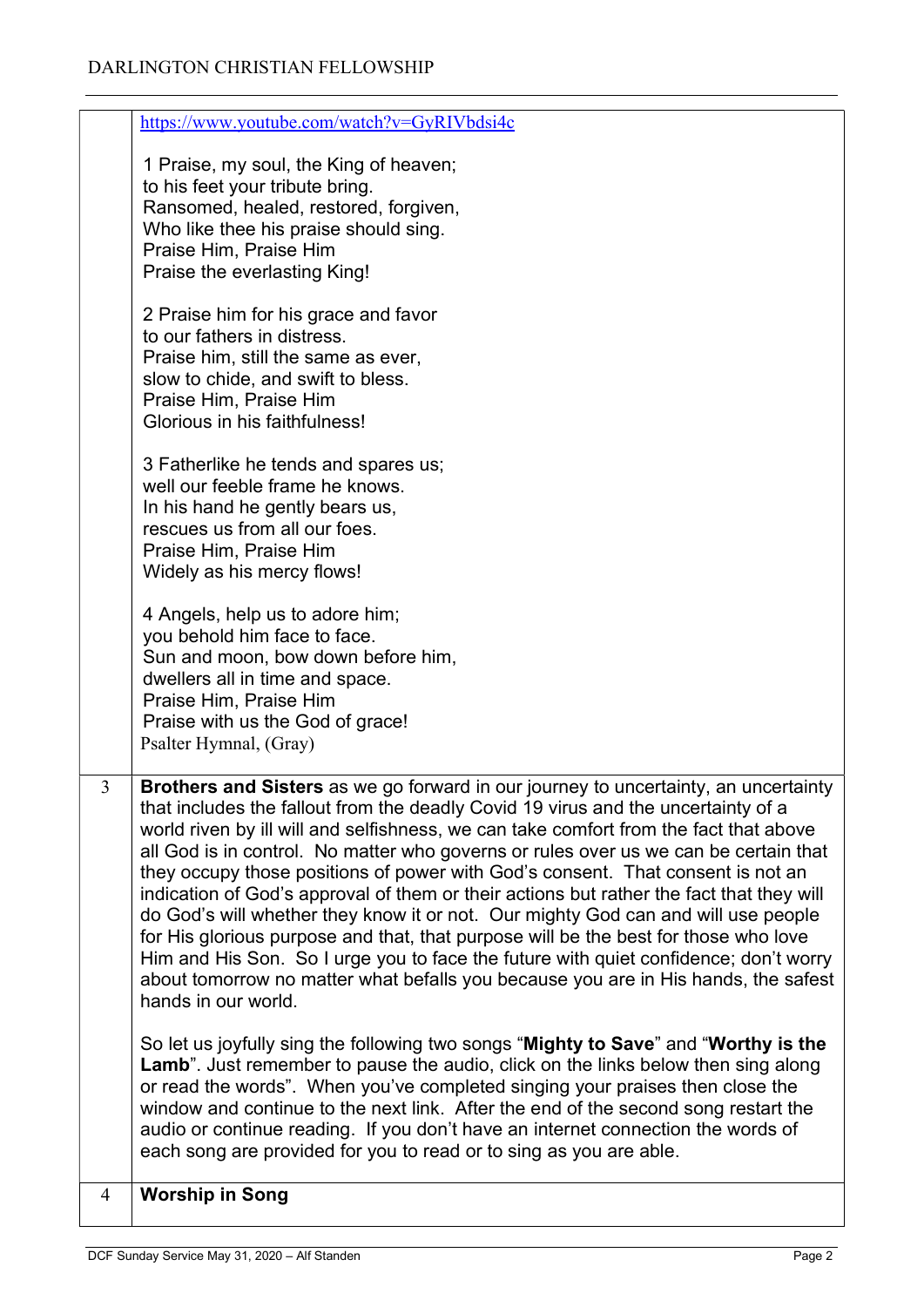| 2). Mighty to Save                                                                                                                                                                                                               |
|----------------------------------------------------------------------------------------------------------------------------------------------------------------------------------------------------------------------------------|
| https://www.youtube.com/watch?v=HnXX8TbUX-E<br>Well, everyone needs compassion<br>A love that's never failing<br>But let mercy fall on me<br>Well everyone needs forgiveness<br>The kindness of a Saviour<br>The hope of nations |
| Saviour<br>He can move the mountains<br>My God is Mighty to save<br>He is Mighty to save<br>Forever<br>Author of salvation<br>He rose and conquered the grave<br>Jesus conquered the grave                                       |
| So take me as You find me<br>All my fears and failures<br>And fill my life again<br>I give my life to follow<br>Everything I believe in<br>Now I surrender                                                                       |
| Saviour<br>He can move the mountains<br>My God is Mighty to save<br>He is Mighty to save<br>Forever<br>Author of salvation<br>He rose and conquered the grave<br>Jesus conquered the grave                                       |
| Shine your light and let the whole world see<br>We're singing for the glory of the risen King<br>Jesus shine your light and let the whole world see<br>Singing for the glory of the risen King                                   |
| Saviour<br>He can move the mountains<br>My God is Mighty to save<br>He is Mighty to save<br>Forever<br>Author of salvation<br>He rose and conquered the grave<br>Jesus conquered the grave                                       |
| Saviour<br>You can move the mountains<br>God you are mighty to save                                                                                                                                                              |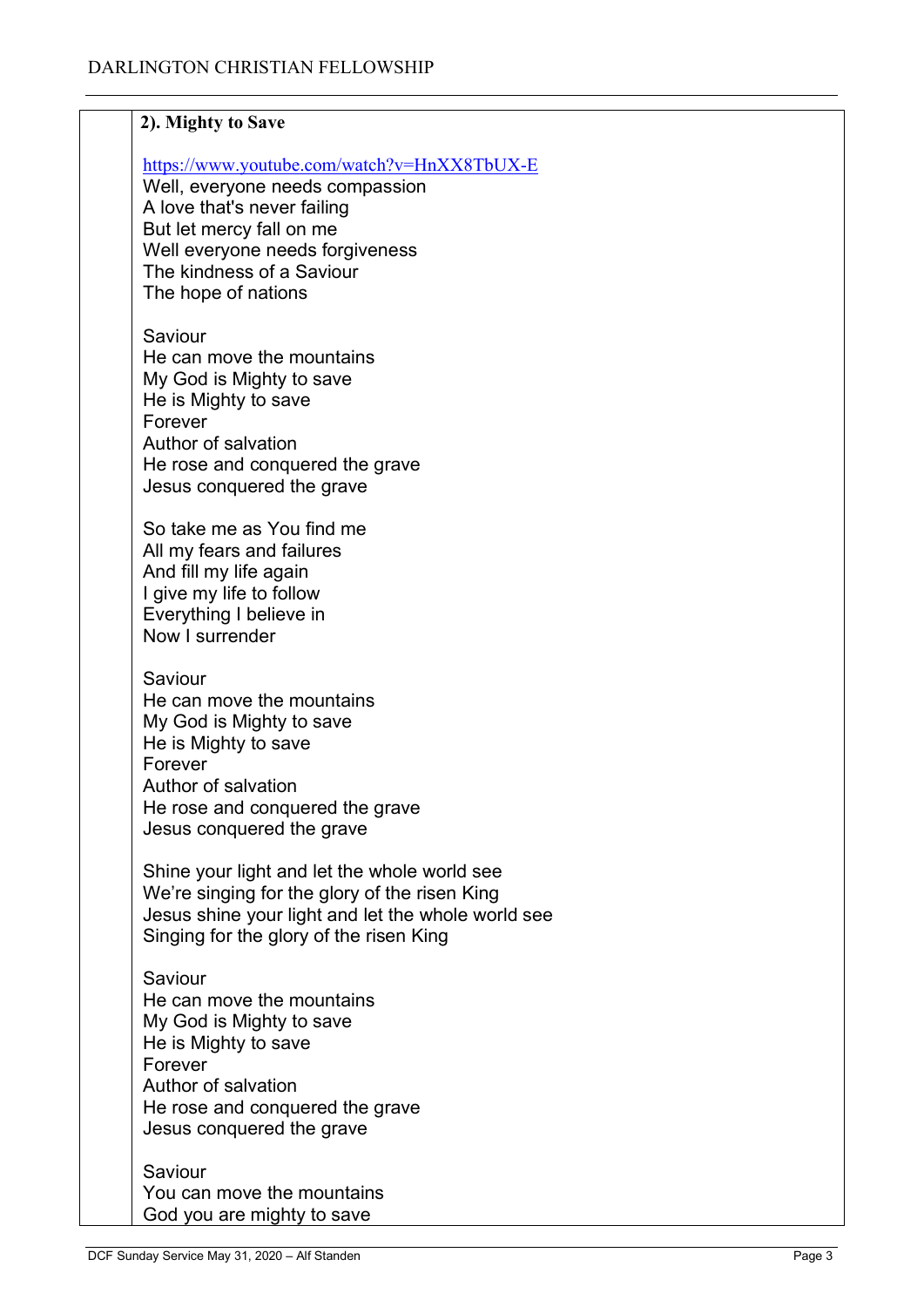you are mighty to save Forever Author of salvation You rose and conquered the grave Yes you conquered the grave You are mighty to save. 3). Worthy is the lamb https://www.youtube.com/watch?v=eMsihDoX3uM Thank you for the cross, Lord Thank you for the price You paid Bearing all my sin and shame In love You came And gave amazing grace Thank you for this love, Lord Thank you for the nail pierced hands Washed me in Your cleansing flow Now all I know Your forgiveness and embrace Worthy is the Lamb Seated on the throne Crown You now with many crowns You reign victorious High and lifted up Jesus Son of God The Darling of Heaven crucified Worthy is the Lamb Worthy is the Lamb Thank you for the cross, Lord (thank you) Thank you for the price You paid Bearing all my sin and shame In love You came And gave amazing grace Thank you for this love, Lord Thank you for the nail pierced hands Washed me in Your cleansing flow Now all I know Your forgiveness and embrace Worthy is the Lamb Seated on the throne Crown You now with many crowns You reign victorious High and lifted up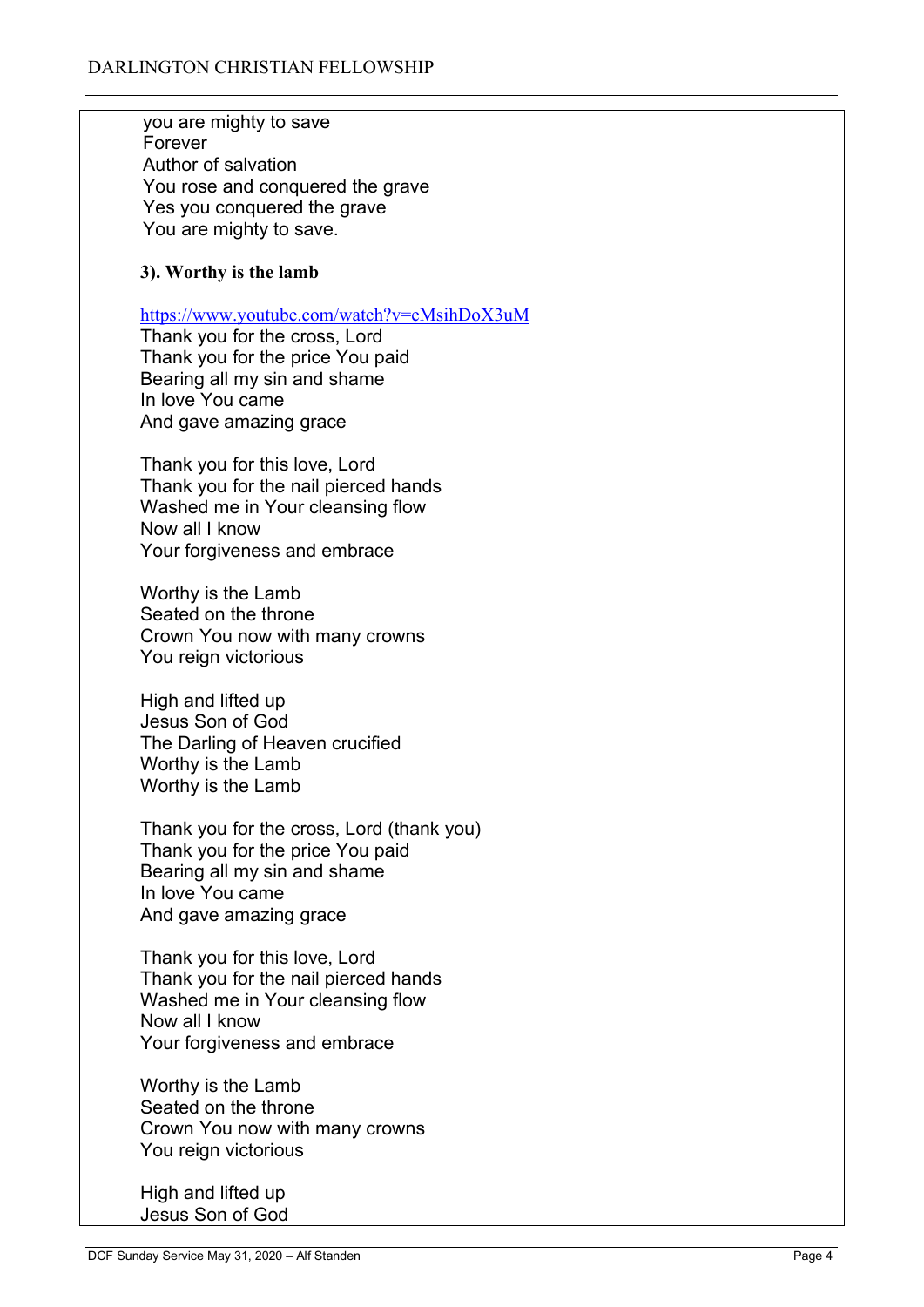|                 | The Darling of Heaven crucified<br>Worthy is the Lamb<br>Worthy is the Lamb                                                                                                                                                                                                                                                                                                                       |
|-----------------|---------------------------------------------------------------------------------------------------------------------------------------------------------------------------------------------------------------------------------------------------------------------------------------------------------------------------------------------------------------------------------------------------|
|                 |                                                                                                                                                                                                                                                                                                                                                                                                   |
| $5\overline{)}$ | <b>Reading</b>                                                                                                                                                                                                                                                                                                                                                                                    |
|                 | I just love the words to these two expressions of our love and respect for our<br>Heavenly Father. I'd now like you to go to our reading for today and it's the one<br>chosen by Rob for his sermon. Rob's message for today is on The death of Lazarus<br>so I'd like you to refer to John 11 verses 1-16 which addresses that topic and I'll be<br>reading from the NIV, - John 11 verses 1-16. |
|                 | You may like to read along with me or just listen as I read it.                                                                                                                                                                                                                                                                                                                                   |
|                 | John 11 verses 1-16 The death of Lazarus<br>1 Now a man named Lazarus was sick. He was from Bethany, the village of Mary<br>and her sister Martha. 2 (This Mary, whose brother Lazarus now lay sick, was the<br>same one who poured perfume on the Lord and wiped his feet with her hair.) 3 So<br>the sisters sent word to Jesus, "Lord, the one you love is sick."                              |
|                 | 4 When he heard this, Jesus said, "This sickness will not end in death. No, it is for<br>God's glory so that God's Son may be glorified through it." 5 Now Jesus loved<br>Martha and her sister and Lazarus. 6 So when he heard that Lazarus was sick, he<br>stayed where he was two more days, 7 and then he said to his disciples, "Let us go<br>back to Judea."                                |
|                 | 8 "But Rabbi," they said, "a short while ago the Jews there tried to stone you, and<br>yet you are going back?"                                                                                                                                                                                                                                                                                   |
|                 | 9 Jesus answered, "Are there not twelve hours of daylight? Anyone who walks in the<br>daytime will not stumble, for they see by this world's light. 10 It is when a person<br>walks at night that they stumble, for they have no light."                                                                                                                                                          |
|                 | 11 After he had said this, he went on to tell them, "Our friend Lazarus has fallen<br>asleep; but I am going there to wake him up."                                                                                                                                                                                                                                                               |
|                 | 12 His disciples replied, "Lord, if he sleeps, he will get better." 13 Jesus had been<br>speaking of his death, but his disciples thought he meant natural sleep.                                                                                                                                                                                                                                 |
|                 | 14 So then he told them plainly, "Lazarus is dead, 15 and for your sake I am glad I<br>was not there, so that you may believe. But let us go to him."                                                                                                                                                                                                                                             |
|                 | 16 Then Thomas (also known as Didymus[a]) said to the rest of the disciples, "Let<br>us also go, that we may die with him."                                                                                                                                                                                                                                                                       |
|                 | And may our Heavenly Father bless with understanding that reading of His word.                                                                                                                                                                                                                                                                                                                    |
| 6               | <b>Missions</b>                                                                                                                                                                                                                                                                                                                                                                                   |
|                 | As we approach our prayer time I'd like you to watch a short clip provided by<br>Denise. Just follow the usual instructions and click on the link; then come back to<br>the audio. Thanks Denise.                                                                                                                                                                                                 |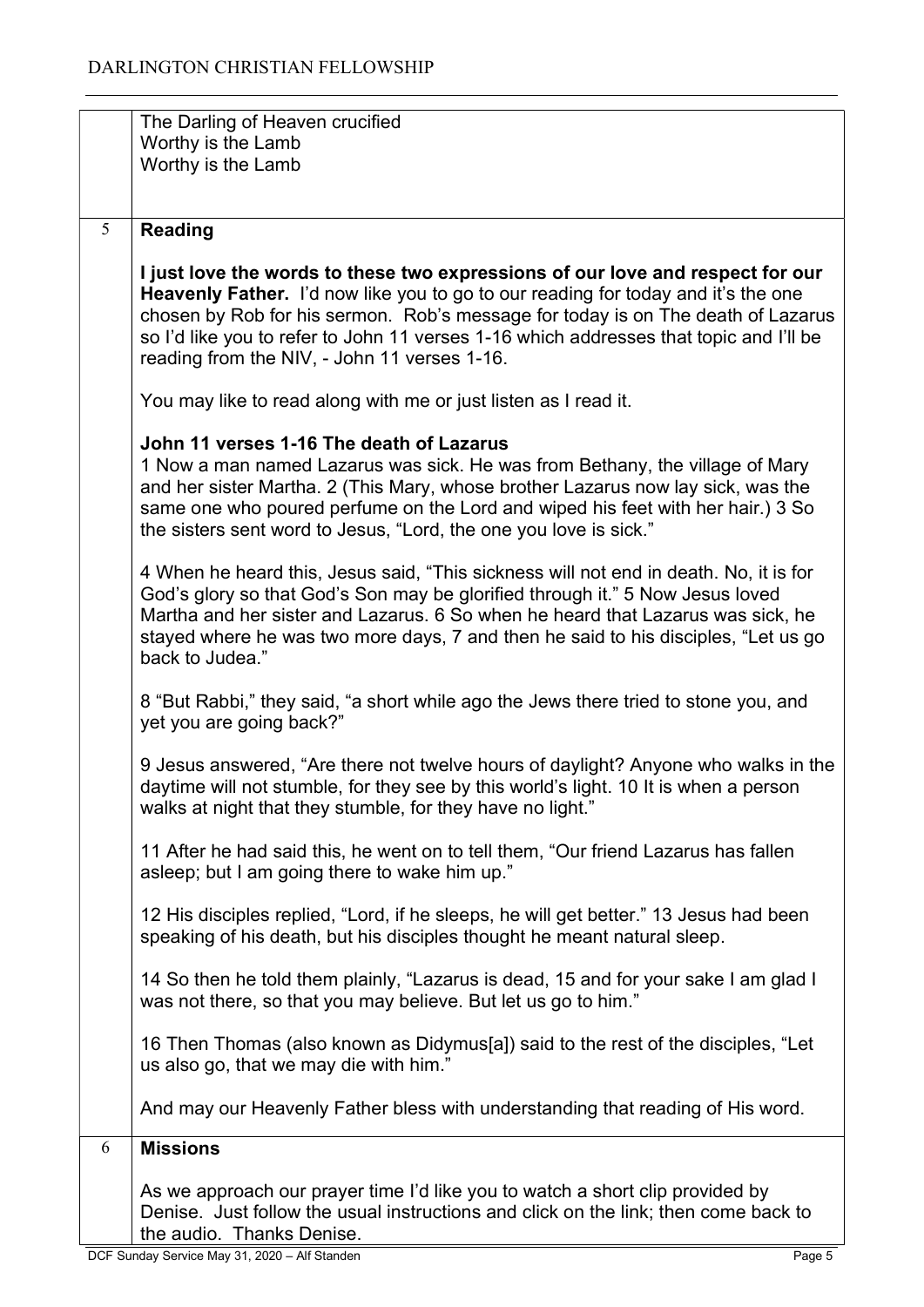|                | https://www.youtube.com/watch?time_continue=68&v=gEzHg6h4xro&feature=emb_logo                                                                                                                                                                                                                                                                                                                                                                                                                                                                                                                                                                                                                                                                                                                                                                                                                                                                                                                                        |
|----------------|----------------------------------------------------------------------------------------------------------------------------------------------------------------------------------------------------------------------------------------------------------------------------------------------------------------------------------------------------------------------------------------------------------------------------------------------------------------------------------------------------------------------------------------------------------------------------------------------------------------------------------------------------------------------------------------------------------------------------------------------------------------------------------------------------------------------------------------------------------------------------------------------------------------------------------------------------------------------------------------------------------------------|
| $\overline{7}$ | <b>Prayer Time</b>                                                                                                                                                                                                                                                                                                                                                                                                                                                                                                                                                                                                                                                                                                                                                                                                                                                                                                                                                                                                   |
|                | Now Brothers and Sisters I would like you to join me in a time of prayer. I'll<br>lead and conclude but in between I'd like you to pray for those things that our<br>Heavenly Father places on your hearts and take all the time you need.                                                                                                                                                                                                                                                                                                                                                                                                                                                                                                                                                                                                                                                                                                                                                                           |
|                | Let us begin:                                                                                                                                                                                                                                                                                                                                                                                                                                                                                                                                                                                                                                                                                                                                                                                                                                                                                                                                                                                                        |
|                | Great and mighty Heavenly Father we come to you at a time of great turmoil in our<br>land seeking Your face and to ask Your direction. It's a time of despair for many<br>people and there are those who are suffering emotionally, spiritually and physically<br>both within and outside our church. We pray for each of these Your children and<br>ask You to watch over and protect them in Jesus name. We know that Your heart<br>bleeds for all those who have gone astray because they have never heard of You<br>but we also know that Your wrath will be turned on all those who reject You and<br>Your gift of salvation through Your Son the Lord Jesus Christ. So we pray for all<br>those who are lost through no fault of their own, or are persecuted because they do<br>know You and worship You. Be with each of these ones Heavenly Father and<br>strengthen us for the work we must do to try to save those who are not yet our<br>brothers and sisters in the faith. In Jesus precious name. AMEN |
|                | Please pause the audio to include your prayers at this point and I will give you<br>time to do so. Your prayers may like to include:<br>• Our sister Jenny for her life and service to God and our church.<br>• Thankfulness for God's provision in our lives.<br>• Our country, it's Prime Minister and Government<br>All those who have authority over us.<br>$\bullet$<br>• Family members including our church family<br>• The sick and suffering.                                                                                                                                                                                                                                                                                                                                                                                                                                                                                                                                                               |
|                | I will now conclude this prayer time with this prayer. Heavenly Father God<br>thank You for listening to and hearing our prayers. Thank You for Your<br>watchfulness and care of us as we run the race set out before us. Thank you for<br>Your response to our prayers and Your comfort when things are not going well and<br>in times of tragedy. Thank You for loving us when we are not loveable, being<br>patient with us and for forgiving us our sins in Jesus name. We commend to You<br>Your servant Jenny and praise and thank You for the blessing she has been to us.<br>We rejoice that she is with You and our Lord Jesus and that her suffering has come<br>to an end. In Jesus mighty name, AMEN                                                                                                                                                                                                                                                                                                     |
|                | Now let us join together in singing or reading the following two worship songs, "Your<br>grace is enough" and "Shout to the Lord". If you are on the internet remember to<br>close each window before proceeding and returning to the audio.                                                                                                                                                                                                                                                                                                                                                                                                                                                                                                                                                                                                                                                                                                                                                                         |
| 8              | <b>Worship in Song</b>                                                                                                                                                                                                                                                                                                                                                                                                                                                                                                                                                                                                                                                                                                                                                                                                                                                                                                                                                                                               |
|                | 4) Your grace is enough                                                                                                                                                                                                                                                                                                                                                                                                                                                                                                                                                                                                                                                                                                                                                                                                                                                                                                                                                                                              |
|                | https://www.youtube.com/watch?v=LISbMRp0Y64                                                                                                                                                                                                                                                                                                                                                                                                                                                                                                                                                                                                                                                                                                                                                                                                                                                                                                                                                                          |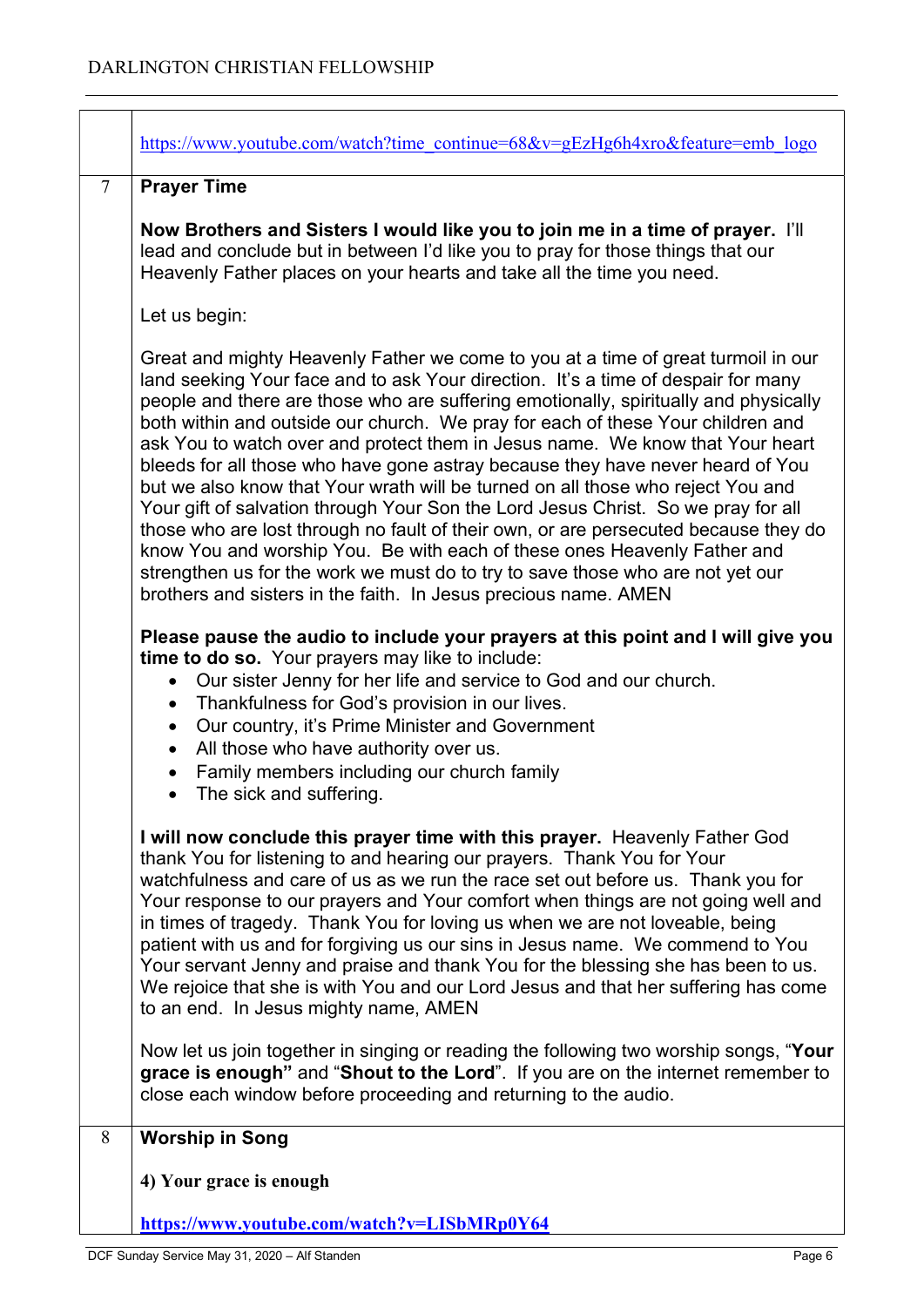| Great is Your faithfulness, O God<br>You wrestle with the sinner's restless heart<br>You lead us by still waters into mercy<br>And nothing can keep us apart       |
|--------------------------------------------------------------------------------------------------------------------------------------------------------------------|
| So, remember Your people<br>Remember Your children<br>Remember Your promise, O God                                                                                 |
| Your grace is enough<br>Your grace is enough<br>Your grace is enough for me                                                                                        |
| Great is Your love and justice, God of Jacob<br>You use the weak to lead the strong<br>You lead us in the song of Your salvation<br>And all Your people sing along |
| So, remember Your people<br>Remember Your children<br>Remember Your promise, O God                                                                                 |
| Your grace is enough<br>Your grace is enough<br>Your grace is enough for me                                                                                        |
| Yeah, Your grace is enough<br>Your grace is enough<br>Your grace is enough for me                                                                                  |
| Remember Your people<br>Remember Your children<br>Remember Your promise, O God                                                                                     |
| Your grace is enough<br>Your grace is enough<br>Your grace is enough for me                                                                                        |
| Yeah, Your grace is enough<br>Heaven reaches out to us<br>Your grace is enough for me                                                                              |
| God I sing your grace is enough<br>I'm covered in Your love<br>Your grace is enough for me, for me                                                                 |
| 5) Shout to the Lord                                                                                                                                               |
| https://www.youtube.com/watch?v=gn5CMSSAx_c<br>My Jesus, my Saviour<br>Lord there is none like You<br>All of my days I want to praise                              |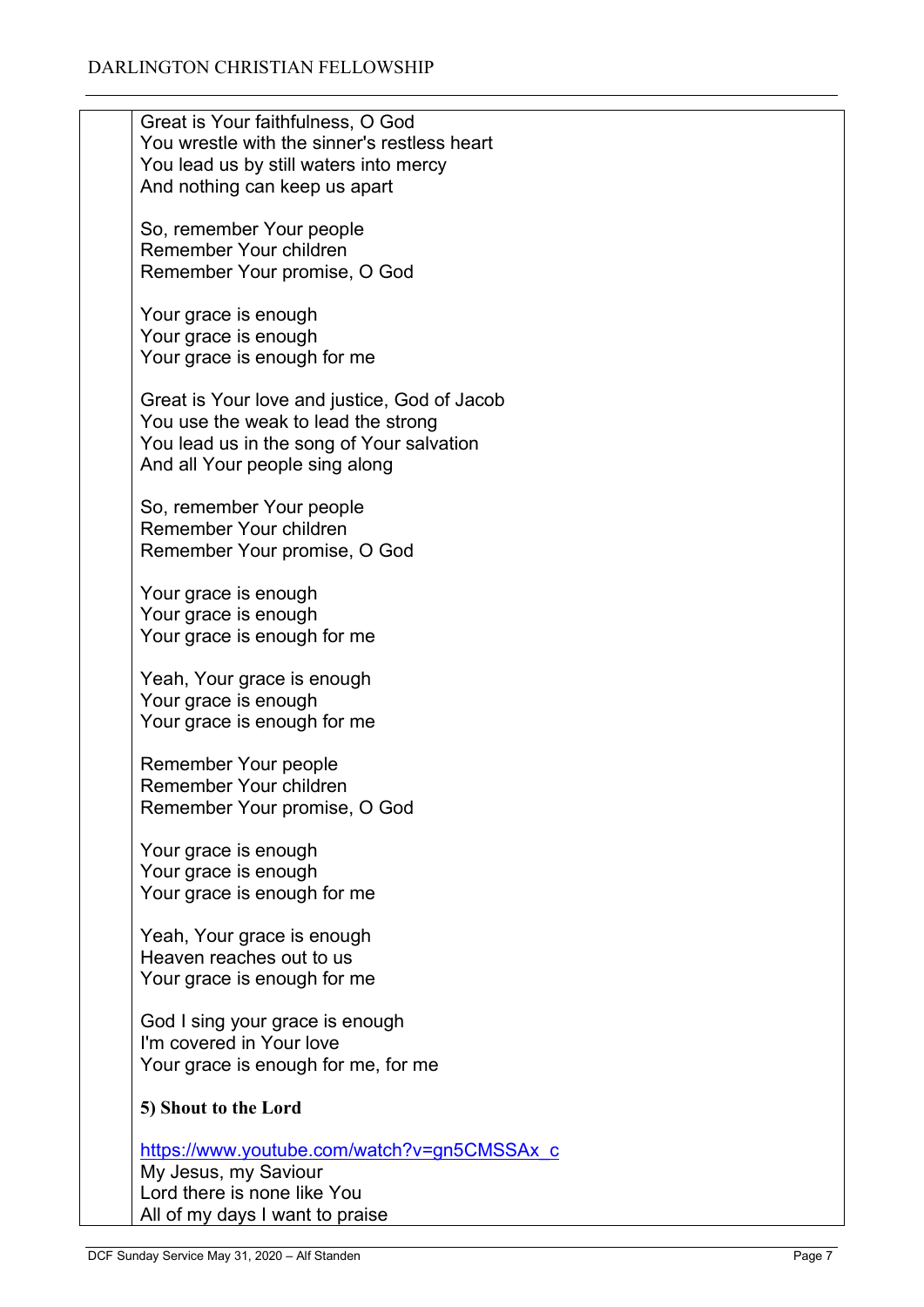|   | The wonders of Your mighty love                                                                                                                                        |
|---|------------------------------------------------------------------------------------------------------------------------------------------------------------------------|
|   | My comfort, my shelter                                                                                                                                                 |
|   | Tower of refuge and strength                                                                                                                                           |
|   | Let every breath, all that I am                                                                                                                                        |
|   | Never cease to worship You                                                                                                                                             |
|   | Shout to the Lord all the Earth, let us sing                                                                                                                           |
|   | Power and majesty, praise to the King                                                                                                                                  |
|   | Mountains bow down and the seas will roar                                                                                                                              |
|   | At the sound of Your name                                                                                                                                              |
|   | I sing for joy at the work of Your hand                                                                                                                                |
|   | Forever I'll love You, forever I'll stand                                                                                                                              |
|   | Nothing compares to the promise I have                                                                                                                                 |
|   | In You                                                                                                                                                                 |
|   |                                                                                                                                                                        |
|   | My Jesus, my Saviour<br>Lord there is none like You                                                                                                                    |
|   | All of my days I want to praise                                                                                                                                        |
|   | The wonders of Your mighty love                                                                                                                                        |
|   |                                                                                                                                                                        |
|   | My comfort, my shelter                                                                                                                                                 |
|   | Tower of refuge and strength<br>Let every breath, all that I am                                                                                                        |
|   | Never cease to worship You                                                                                                                                             |
|   |                                                                                                                                                                        |
|   | Shout to the Lord all the Earth, let us sing                                                                                                                           |
|   | Power and majesty, praise to the King<br>Mountains bow down and the seas will roar                                                                                     |
|   | At the sound of Your name                                                                                                                                              |
|   |                                                                                                                                                                        |
|   | I sing for joy at the work of Your hand                                                                                                                                |
|   | Forever I'll love You, forever I'll stand                                                                                                                              |
|   | Nothing compares to the promise I have<br>In You                                                                                                                       |
|   |                                                                                                                                                                        |
|   | Oh shout to the Lord all the Earth, let us sing                                                                                                                        |
|   | Power and majesty, praise to the King                                                                                                                                  |
|   | Mountains bow down and the seas will roar                                                                                                                              |
|   | At the sound of Your name                                                                                                                                              |
|   | I sing for joy at the work of Your hand                                                                                                                                |
|   | Forever I'll love You, forever I'll stand                                                                                                                              |
|   | Nothing compares to the promise I have                                                                                                                                 |
|   | In You.                                                                                                                                                                |
| 9 | <b>Offering</b>                                                                                                                                                        |
|   | Just a gentle reminder that the church still needs your financial support so please if                                                                                 |
|   | you have an internet connection go to your bank's website and make a deposit to the<br>Darlington United Church account. BSB 704922 Account 100012193 (The old account |

DCF Sunday Service May 31, 2020 – Alf Standen Page 8

name is still in use). Or carry out your usual arrangements.